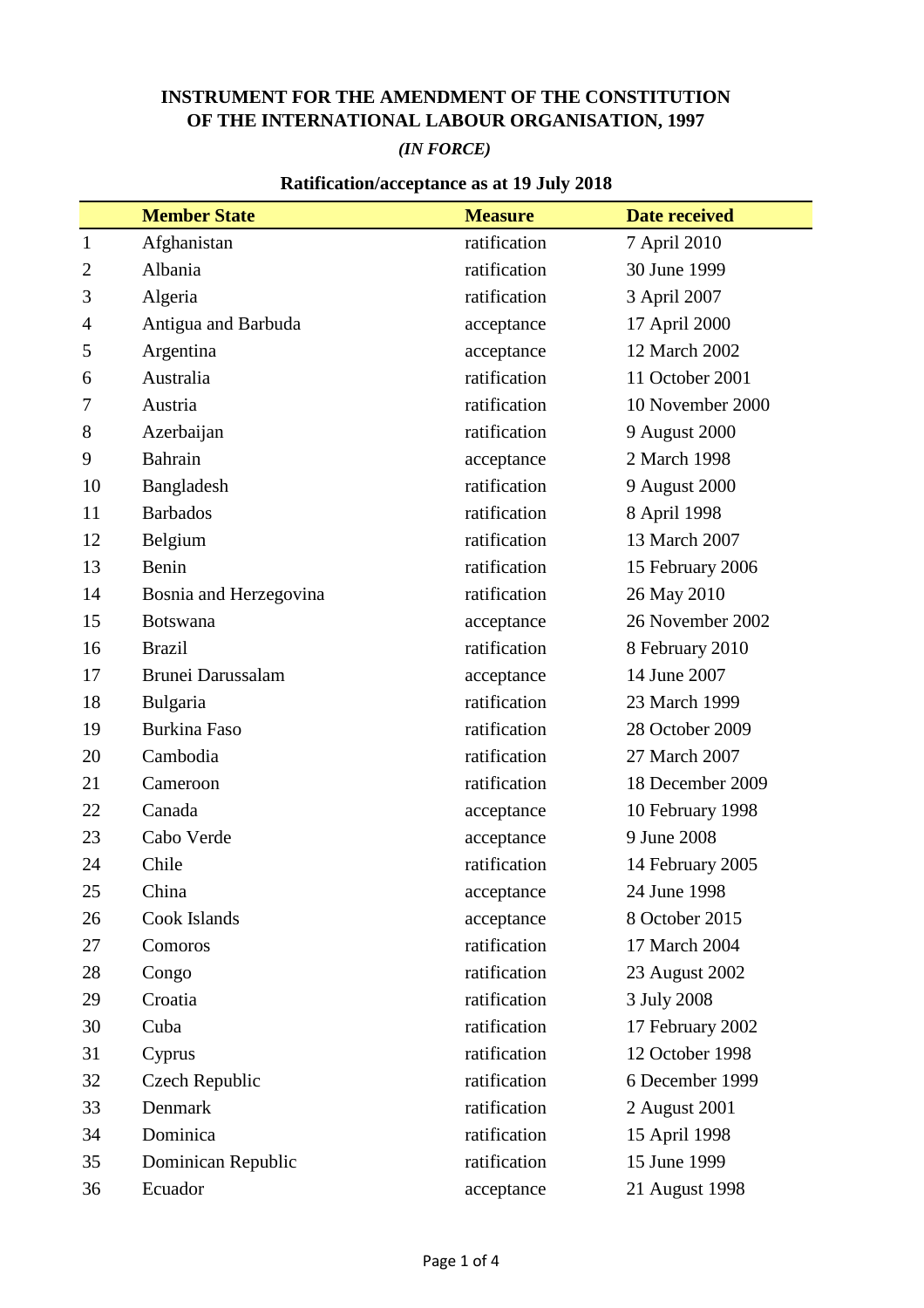| 37 | Egypt                            | ratification | 18 February 1999  |
|----|----------------------------------|--------------|-------------------|
| 38 | Eritrea                          | acceptance   | 23 September 2009 |
| 39 | Estonia                          | ratification | 12 February 2002  |
| 40 | Ethiopia                         | ratification | 24 March 1999     |
| 41 | Fiji                             | ratification | 18 January 2010   |
| 42 | Finland                          | acceptance   | 12 January 1998   |
| 43 | France                           | acceptance   | 11 September 2001 |
| 44 | Guatemala                        | ratification | 29 February 2008  |
| 45 | Guinea                           | ratification | 23 February 2004  |
| 46 | Guinea-Bissau                    | acceptance   | 18 August 2006    |
| 47 | Guyana                           | ratification | 11 May 2006       |
| 48 | Hungary                          | ratification | 26 May 1998       |
| 49 | Iceland                          | ratification | 22 November 1999  |
| 50 | India                            | ratification | 24 March 1999     |
| 51 | Indonesia                        | acceptance   | 3 December 2015   |
| 52 | Ireland                          | ratification | 22 April 1999     |
| 53 | <b>Israel</b>                    | ratification | 1 February 2008   |
| 54 | Italy                            | ratification | 28 September 2000 |
| 55 | Jamaica                          | ratification | 17 December 2008  |
| 56 | Japan                            | acceptance   | 18 June 2001      |
| 57 | Jordan                           | ratification | 6 January 1999    |
| 58 | Korea, Republic of               | acceptance   | 12 December 1997  |
| 59 | Kuwait                           | ratification | 2 October 1998    |
| 60 | Lao People's Democratic Republic | acceptance   | 1 June 2007       |
| 61 | Latvia                           | acceptance   | 6 February 2009   |
| 62 | Lebanon                          | ratification | 4 June 1999       |
| 63 | Libya                            | ratification | 26 May 1999       |
| 64 | Lithuania                        | ratification | 3 March 2004      |
| 65 | Luxembourg                       | ratification | 12 June 2002      |
| 66 | Malawi                           | ratification | 17 May 1999       |
| 67 | Malaysia                         | acceptance   | 9 November 1998   |
| 68 | Mali                             | acceptance   | 16 December 2014  |
| 69 | Malta                            | acceptance   | 27 September 2000 |
| 70 | Mauritania                       | ratification | 25 January 2006   |
| 71 | Mauritius                        | ratification | 29 April 1998     |
| 72 | Mexico                           | acceptance   | 25 June 1998      |
| 73 | Moldova, Republic of             | ratification | 21 September 1999 |
| 74 | Mongolia                         | ratification | 16 September 2010 |
| 75 | Montenegro                       | acceptance   | 12 June 2007      |
| 76 | Morocco                          | ratification | 15 October 2001   |
| 77 | Mozambique                       | acceptance   | 15 September 2008 |
| 78 | Namibia                          | ratification | 27 January 1999   |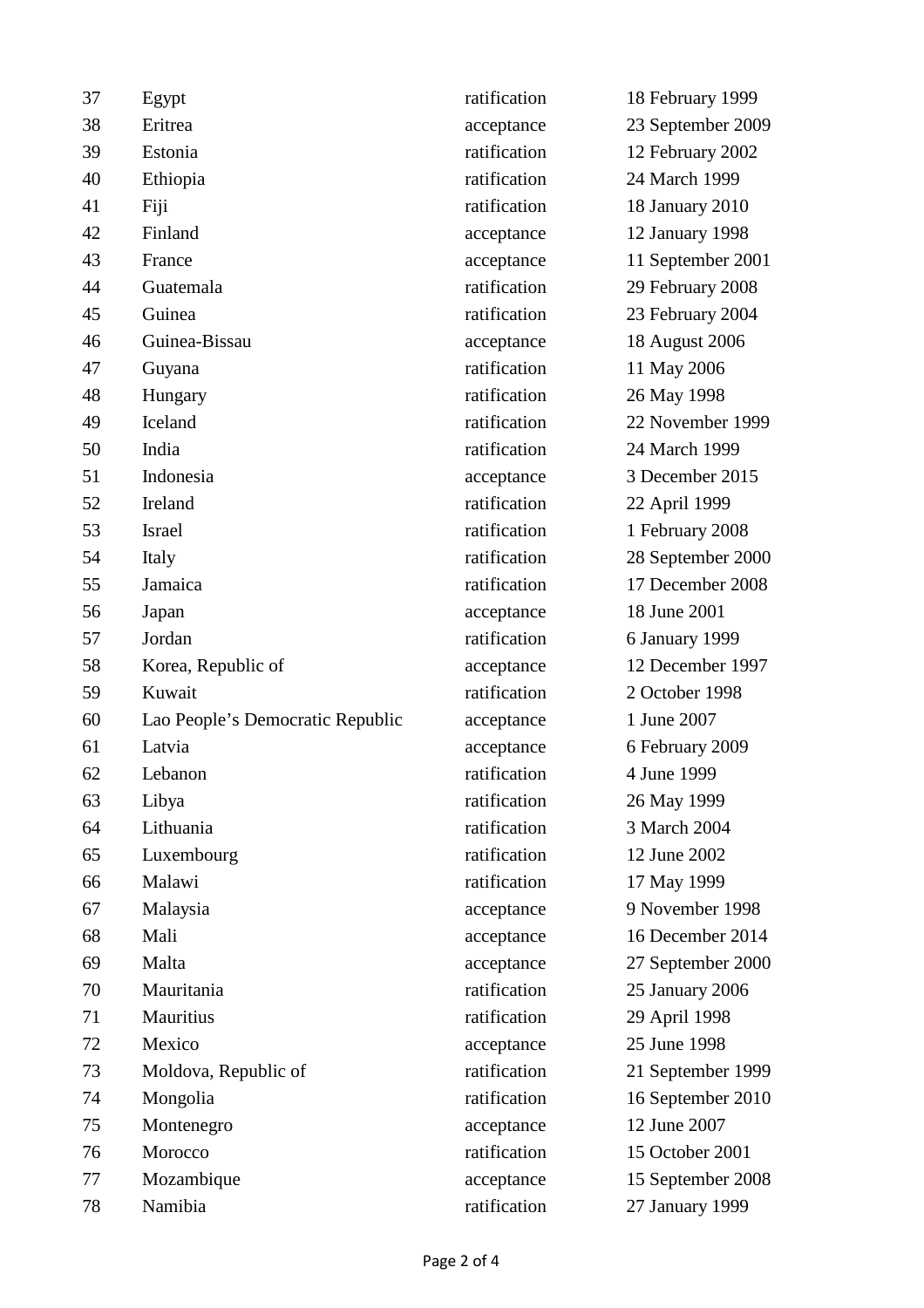| 79  | Nepal                            | ratification | 30 September 1998 |
|-----|----------------------------------|--------------|-------------------|
| 80  | Netherlands                      | acceptance   | 29 March 2007     |
| 81  | New Zealand                      | ratification | 25 May 1999       |
| 82  | Nicaragua                        | ratification | 11 August 1999    |
| 83  | Nigeria                          | ratification | 14 June 2004      |
| 84  | Norway                           | ratification | 11 June 1999      |
| 85  | Oman                             | ratification | 22 April 2010     |
| 86  | Pakistan                         | ratification | 8 March 1999      |
| 87  | Panama                           | ratification | 10 August 1999    |
| 88  | Paraguay                         | ratification | 18 July 2018      |
| 89  | Peru                             | ratification | 16 July 1999      |
| 90  | Philippines                      | ratification | 26 January 2006   |
| 91  | Poland                           | ratification | 9 October 2007    |
| 92  | Portugal                         | ratification | 3 May 1999        |
| 93  | Qatar                            | ratification | 8 May 1998        |
| 94  | Romania                          | ratification | 31 May 1999       |
| 95  | <b>Saint Kitts and Nevis</b>     | ratification | 2 November 2006   |
| 96  | Saint Vincent and the Grenadines | ratification | 25 September 2000 |
| 97  | Samoa                            | ratification | 26 October 2007   |
| 98  | San Marino                       | ratification | 20 March 1998     |
| 99  | Saudi Arabia                     | acceptance   | 16 November 1998  |
| 100 | Serbia                           | ratification | 16 September 2009 |
| 101 | Seychelles                       | ratification | 28 October 2005   |
| 102 | Singapore                        | acceptance   | 6 May 1999        |
| 103 | Slovakia                         | ratification | 26 August 1998    |
| 104 | Slovenia                         | ratification | 29 June 2011      |
| 105 | Solomon Islands                  | ratification | 13 April 2012     |
| 106 | South Africa                     | ratification | 1 October 2007    |
| 107 | South Sudan                      | acceptance   | 30 November 2012  |
| 108 | Spain                            | ratification | 8 November 1999   |
| 109 | Sri Lanka                        | ratification | 27 November 1998  |
| 110 | Suriname                         | acceptance   | 12 April 2006     |
| 111 | Sweden                           | ratification | 10 February 1999  |
| 112 | Switzerland                      | ratification | 28 June 2000      |
| 113 | Syrian Arab Republic             | acceptance   | 1 August 2000     |
| 114 | Tajikistan                       | ratification | 10 May 1999       |
| 115 | Thailand                         | ratification | 8 February 1999   |
| 116 | Togo                             | acceptance   | 1 June 2000       |
| 117 | Trinidad & Tobago                | ratification | 23 October 2000   |
| 118 | Tunisia                          | acceptance   | 6 July 2007       |
| 119 | Turkey                           | ratification | 23 February 2000  |
| 120 | <b>United Arab Emirates</b>      | ratification | 20 May 1999       |